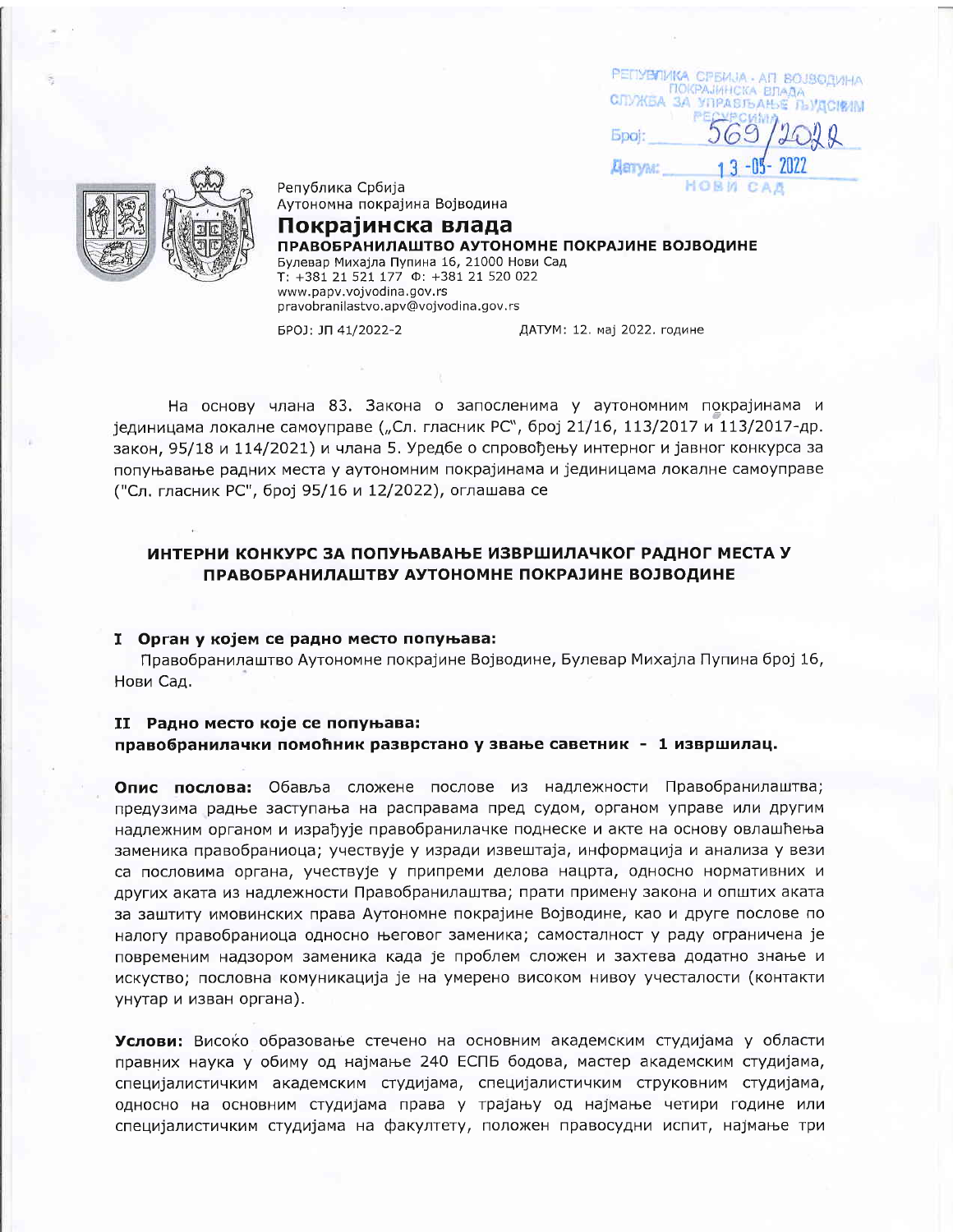године радног искуства у струци, основни ниво оспособљености за рад на рачунару, као и вештина да се при решавању сложених стручних проблема, стечена знања примене.

Општи услови за рад у органима Аутономне покрајине Војводине: да је учесник интерног конкурса пунолетан држављанин Републике Србије; да има прописано образовање; да није правоснажно осуђиван на безусловну казну затвора од најмање шест месеци и да му раније није престајао радни однос у државном органу, односно органу аутономне покрајине и јединице локалне самоуправе због теже повреде дужности из радног односа, да испуњава остале услове одређене законом, другим прописом и актом о систематизацији радних места.

### III У изборном поступку проверавају се:

1. писмена провера стручног знања - путем теста - провераваће се познавање Закона о правобранилаштву ("Сл. гласник РС", бр. 55/14), Покрајинске скупштинске одлуке о Правобранилаштву Аутономне покрајине Војводине ("Сл. лист АПВ", бр. 37/14 и 69/16), Закона о парничном поступку ("Сл. гласник РС", бр. 72/11, 49/13, 74/13 - одлука УС, 55/14, 87/18 и 18/20), Закон о ванпарничном поступку ("Сл. гласник СРС", бр. 25/82, 48/88, "Сл. гласник РС", бр. 46/95, 18/05, 85/12, 45/13, 55/14, 6/15, 106/15 - др. закон и 14/22), Закона о извршењу и обезбеђењу ("Сл. гласник РС", бр. 106/15, 106/16 - аутентично тумачење, 113/17 - аутентично тумачење и 54/19), Закон о стечају ("Сл. гласник РС", бр. 104/09, 99/11 - др. закон, 71/12 - одлука УС, 83/14, 113/17, 44/18 и 95/18), Закона о општем управном поступку ("Сл. гласник РС", бр. 18/16 и 95/18 - аутентично тумачење), Закона о јавној својини ("Сл. гласник РС", бр. 72/11, 88/13, 105/14, 104/16 - др. закон, 108/16, 113/17, 95/18 и 153/20); Закона о експропријацији ("Сл. гласник РС", бр. 53/95, "Сл. лист СРЈ", бр. 15/01 - одлука СУС и "Сл. гласник РС", бр. 20/09, 55/13 - одлука УС и 106/16 - аутентично тумачење); Закона о облигационим односима ("Сл. лист СФРЈ", бр. 29/78, 39/85, 45/89 И 57/87 И "Сл. лист СРЈ", бр. 31/93, "Сл. лист СЦГ, бр. 1/03 - Уставна повеља и "Сл. гласник РС", бр. 18/20); Закона о запосленима у аутономним покрајинама и јединицама локалне самоуправе ("Сл. гласник РС", бр. 21/16, 113/17, 95/18 и 113/17 - др. закон).

#### писменост" - провераваће 2. "дигитална ce решавањем задатака практичним радом на рачунару.

Напомена: практичан рад на рачунару неће се проверавати уколико кандидат достави уз пријаву доказ о познавању рада на рачунару (сертификат, уверење, потврда и сл.) у оригиналу или овереној фотокопији.

3. завршни разговор са кандидатом - чланови Конкурсне комисије воде завршни разговор са кандидатом у циљу процене мотивације кандидата за рад на радном месту, могућих доприноса на раду и прихватања вредности органа. На завршни разговор са конкурсном комисијом позивају се само они кандидати које је Конкурсна комисија позитивно оценила у претходним фазама провере.

#### IV Место рада:

Нови Сад, Булевар Михајла Пупина број 6.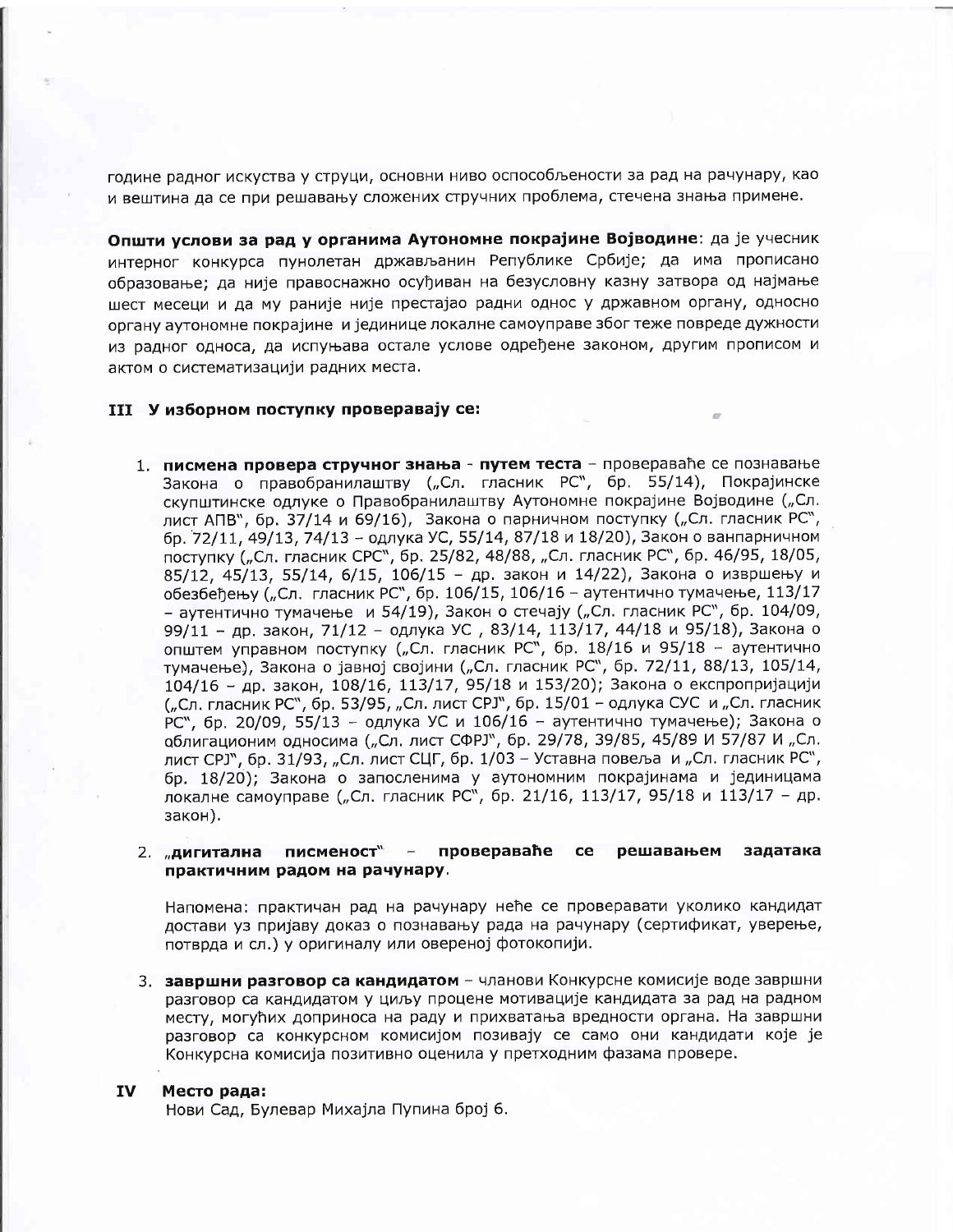- Рок за подношење пријаве на интерни конкурс је осам дана од дана када је интерни конкурс оглашен. Рок почиње да тече 17. маја 2022. године и истиче 24. маја 2022. године.
- VI Лице које је задужено за давање обавештења о интерном конкурсу: Снежана Симић Живковић, телефон: 021/521-177

#### **VII** Адреса на коју се подноси пријава за интерни конкурс:

Правобранилаштво Аутономне Покрајине Војводине, Булевар Михајла Пупина број 6, Нови Сад, са назнаком: "интерни конкурс: радно место правобранилачког помоћника".

#### **VIII** Датум оглашавања: 16. мај 2022. године.

#### **IX** Докази који се прилажу уз пријаву на интерни конкурс:

- 1. Поред пријаве која је својеручно потписана, са наведеном адресом за пријем поште, e-mail адресом и бројем телефона, прилаже се и радна биографија;
- 2. Доказ о стручној спреми према условима (оригинал или оверена фотокопија);
- 3. Доказ о положеном правосудсном испиту (оригинал или оверена фотокопија);
- 4. Оригинал или оверена фотокопија доказа о најмање три године радног искуства у струци проведене у радном односу код послодавца, решења о распоређивању (оригинал или оверена фотокопија);
- 5. Оригинал или оверена фотокопија уверења о држављанству, не старије од шест месеци од дана оглашавања интерног конкурса;
- 6. Оригинал или оверена фотокопија МУП-а да кандидат није осуђиван на безусловну казну затвора од најмање шест месеци, не старије од шест месеци од дана оглашавања интерног конкурса;
- 7. Фотокопија личне карте односно испис очитане биометријске личне карте;
- 8. Потписана изјава којом се учесник интерног конкурса опредељује да ли ће сам прибавити доказе о чињеницама о којима се води службена евиденција или ће то орган по службеној дужности учинити уместо њега (образац 1 или 2);
- 9. Потписана изјава (образац 3) да кандидату није престајао радни однос у државном органу, односно органу аутономне покрајине и јединице локалне самоуправе, због теже повреде дужности из радног односа;
- 10. Оригинал или оверена фотокопија доказа о познавању рада на рачунару (уверење, сертификат, потврда и сл.).

### НАПОМЕНА:

Одредбом чл. 9. ст. 3 и 4. и 103. Закона о општем управном поступку ("Сл. гласник РС", број 18/16 и 95/18 – аутентично тумачење) прописано је, између осталог, да су органи у обавези да по службеној дужности, када је то неопходно за одлучивање, у складу са законским роковима, бесплатно размењују, врше увид, обрађују и прибављају личне податке о чињеницама садржаним у службеним евиденцијама, осим ако странка изричито изјави да ће податке прибавити сама. Докази који се прилажу уз пријаву на интерни конкурс, а о којима се води